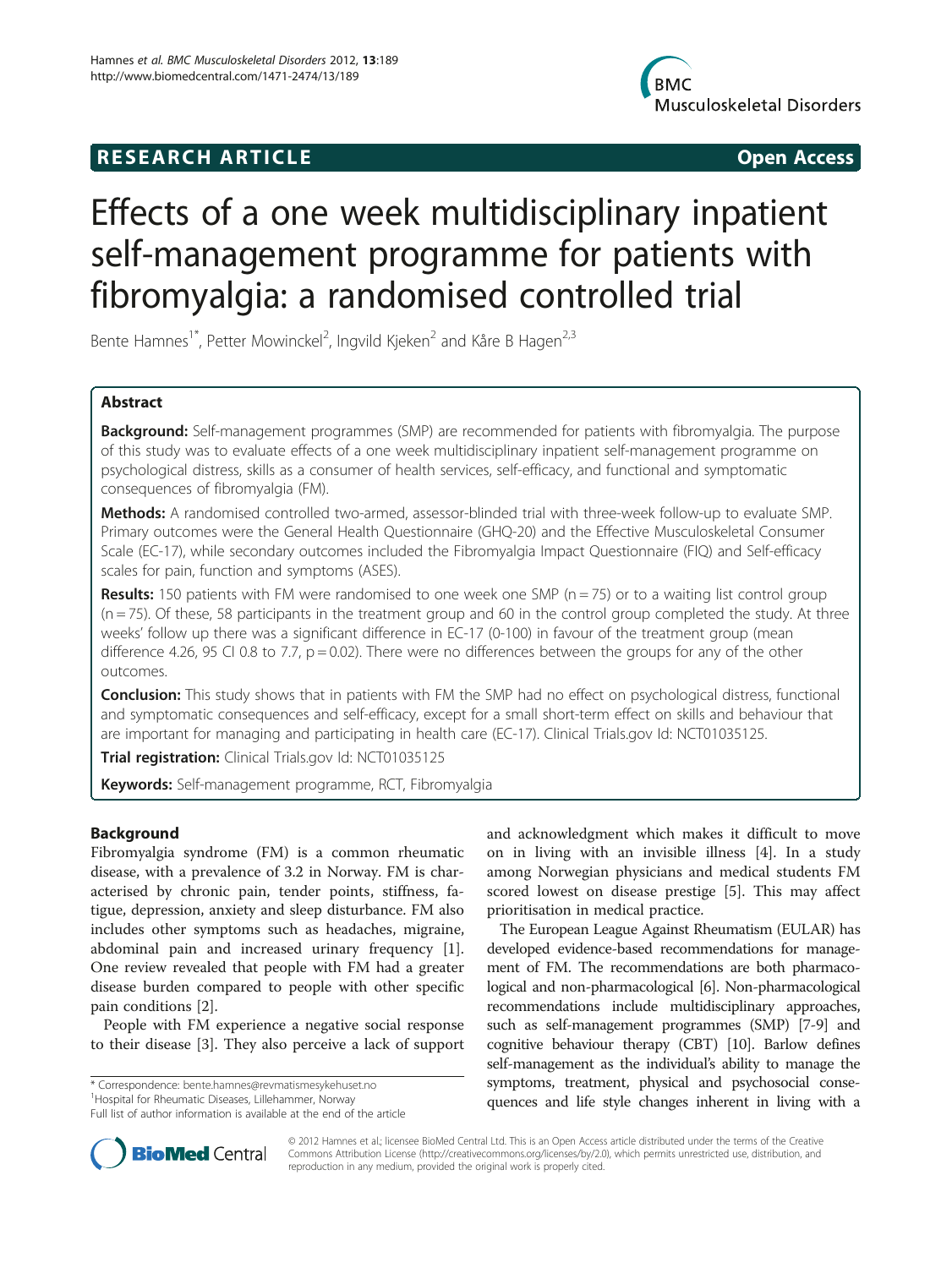chronic condition [\[11\]](#page-7-0). SMPs have been developed to assist people with chronic rheumatic diseases such as FM in their efforts to cope with their disease in daily life. A review of FM studies shows that SMP with or without exercise gave no sustained benefits across a range of outcomes for more than 6 months after completion of the SMP [[12](#page-7-0)].

Studies also show that the same coping intervention can vary in efficacy in patients with FM, from no improvement to significant pain reduction, increased paincoping abilities and reduction in healthcare consumptions one year after completed intervention [[13](#page-7-0),[14](#page-7-0)].

A qualitative study of patients' expectations prior to a one week inpatient SMP revealed that they expected the SMP to be a turning point to a better future and to empower them so that they could assume more responsibility for their own health and self-care. They also expected the SMP to facilitate acceptance, help them gain new knowledge and to be a forum in which to share their experiences. Participants who were employed assumed that participation in the SMP could help to ensure that they would continue in their jobs [\[15](#page-7-0)].

A one-week inpatient SMP has been part of the rheumatology service at the Hospital for Rheumatic Diseases in Lillehammer for several years; therefore it was desirable to study whether it had any effects. The objective in this randomized controlled study was to evaluate the effect of a one week inpatient SMP on psychological distress, coping skills and behaviours, self-efficacy, and functional and symptomatic consequences in patients with FM.

## **Methods**

## Design

This was a single centre, randomised, controlled twoarmed study which evaluated a one week inpatient SMP for patients with FM. The participants were allocated to the one week SMP or a waiting list control group. Participants were included at Lillehammer Hospital for Rheumatic Diseases from November 2008 to January 2010. Originally, the study was planned with follow up after three weeks and six months. However, due to an error in the study procedures, the control patients were invited to participate in the SMP before they had completed the 6-months questionnaires. Thus the 6-months follow-up data could not be collected.

## Participants

Participants were patients with FM referred for a one week SMP at Lillehammer Hospital for Rheumatic Diseases. Inclusion criteria were diagnosis of FM according to the American College of Rheumatology's criteria [[16\]](#page-7-0), a desire to participate in the SMP, an ability to speak the Norwegian language, age between 20 and 70 years, and willingness to give written informed consent. Exclusion criteria were previous participation in an SMP,

cognitive impairment, vision or hearing problems, and serious mental disorders. The study was approved by the Regional Committee for Medical Research Ethics and the Norwegian Data Inspectorate.

Participants were assessed at inclusion before randomisation (baseline 1), three weeks before the SMP (baseline 2) and three weeks after the SMP. The time from study inclusion to participation in the SMP varied from one to six months. This was due to summer closure of the patient education unit, and postponed participation by some participants. This is the reason for the use of both baseline 1 and 2.

## Intervention

The one week inpatient SMP is a complex multidisciplinary self-management intervention [\[17](#page-7-0)]. The SMP has been developed on the basis of Hiim and Hippe's didactic relations model. This model contains six interrelated concepts which are central in patient education: The participant's learning abilities, pedagogical framework(s), teaching goals, contents, learning/teaching methods and evaluation. The model is developed to help teachers analyse, improve and evaluate didactic relations in practice [[18,19\]](#page-7-0). The SMP programme is based on a cognitivebehavioural approach and focuses on enhancing selfefficacy and coping with the disease and daily life [\[20](#page-7-0)]. Self-efficacy is the belief that one will be able to perform a specific behaviour or task in the future [\[21](#page-7-0)]. Coping with the stress of illness involves managing the stressors (such as pain) stemming from the chronic illness [\[22](#page-7-0)]. The SMP also has an empowering approach aimed at enhancing participants' knowledge, attitudes, skills and behaviours and enabling them to take responsibility for their own health management and daily life [\[21,23-25](#page-7-0)]. The programme is described in Table [1](#page-2-0). The inpatient education unit takes up to 16 patients and five spouses/ relatives/partners per week within the same diagnostic group. Participants receive individual consultations with the multidisciplinary team if needed.

Before participants submitted an application for the programme, they received a brochure describing the purpose of the stay, the main topics and the teaching methods. Normal waiting time for participation in the SMP is more than a year. Participants are referred from all over the country, but the majority come from the two nearest counties. A one week SMP makes it possible for people who do not live close by to participate. All participants in the study waited a shorter time to participate in SMP than normal. The intervention group waited one to six months and the control group eight months or more from inclusion in the study until they participated in the SMP. The waiting list control group did not receive any treatment at the hospital in the period from inclusion to participation in the SMP.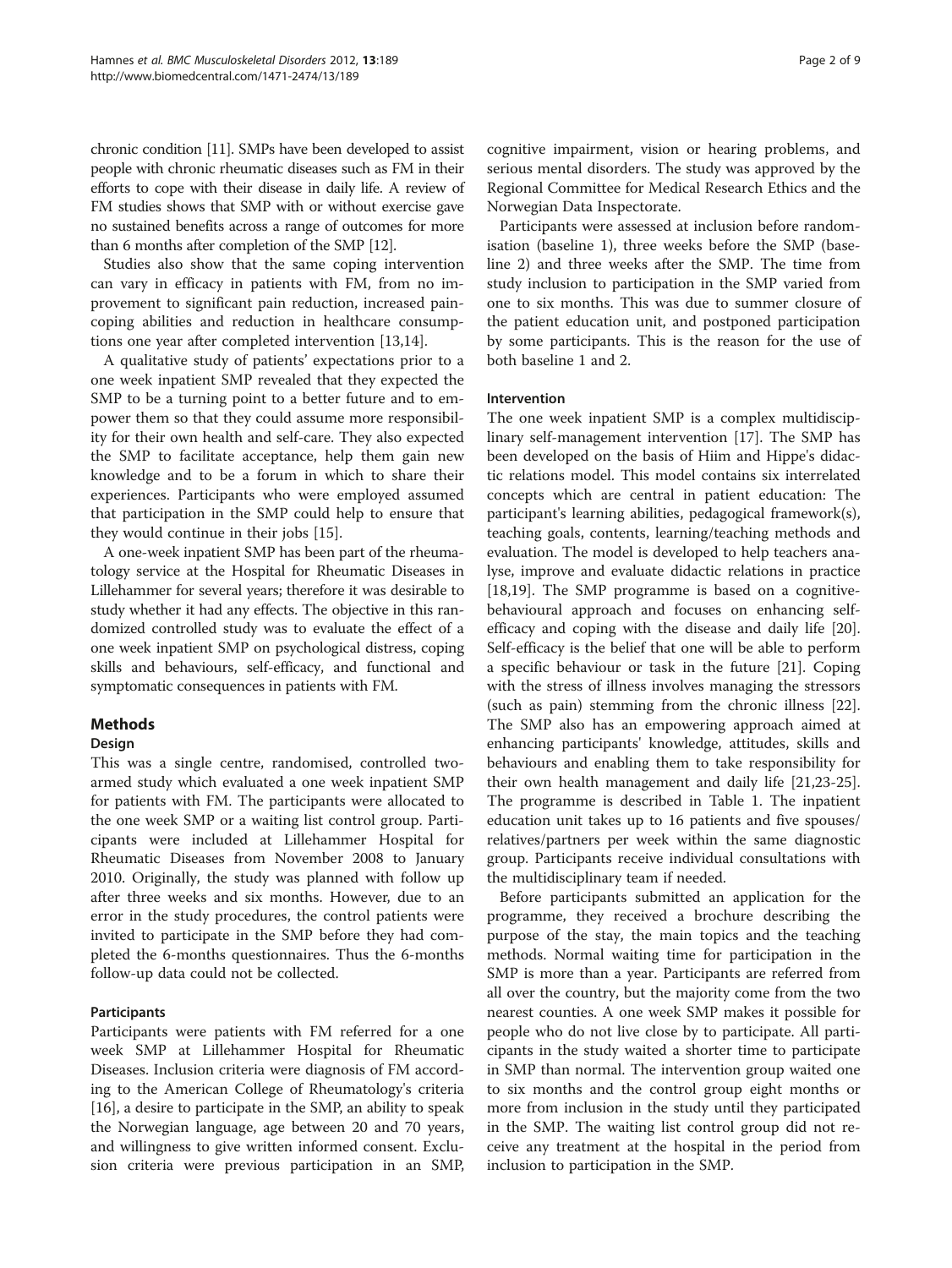## <span id="page-2-0"></span>Table 1 The Self-Management Programme<br>Day/Health Theme Goal/obje

| Day/Health<br>profession                         | <b>Theme</b>                                                                                                     | Goal/objectives                                                                                                                           | <b>Methods</b>                                                                                   |  |  |
|--------------------------------------------------|------------------------------------------------------------------------------------------------------------------|-------------------------------------------------------------------------------------------------------------------------------------------|--------------------------------------------------------------------------------------------------|--|--|
| Sunday evening                                   | Arrival                                                                                                          |                                                                                                                                           |                                                                                                  |  |  |
| Nurse                                            | Welcome and                                                                                                      | Preparation for the week.                                                                                                                 | Individual welcome                                                                               |  |  |
|                                                  | introduction                                                                                                     |                                                                                                                                           | Group introduction (1 hr)                                                                        |  |  |
| Monday                                           | Living with<br>chronic disease                                                                                   |                                                                                                                                           |                                                                                                  |  |  |
| Nurse                                            | My expectations                                                                                                  |                                                                                                                                           | Individual and group                                                                             |  |  |
|                                                  | My diagnoses                                                                                                     | Clarify expectations.                                                                                                                     | exercises, discussions                                                                           |  |  |
|                                                  | Living with chronic<br>disease                                                                                   | Awareness of the impact of the diagnoses.                                                                                                 | Teaching and discussion                                                                          |  |  |
|                                                  | Own goals                                                                                                        | Introduction to important issues such as learning<br>and normal reactions to a chronic disease.<br>Individual targeted focus.             | Writing goals (2.5 hrs)                                                                          |  |  |
| Physiotherapist                                  | Exercise in<br>swimming pool                                                                                     | Learning exercises.                                                                                                                       | Group exercises (0.5 hr)                                                                         |  |  |
| Rheumatologist,<br>Assistant doctor              | Medical<br>consultation                                                                                          | Check of status.                                                                                                                          | Individual consultation (0.5 hr)                                                                 |  |  |
| Tuesday                                          | <b>Stress</b>                                                                                                    | Awareness of what triggers stress in everyday life.                                                                                       | Individual exercise, group discussion<br>Teaching about stressors and stress<br>reactions (1 hr) |  |  |
| Nurse                                            | management                                                                                                       | Understanding stress mechanisms.                                                                                                          |                                                                                                  |  |  |
| Physiotherapist                                  | <b>Exercising and</b><br>relaxing                                                                                | Knowledge, exercises and relaxation.                                                                                                      | Teaching and exercises (1 hr)                                                                    |  |  |
| Rheumatologist                                   | Disease and<br>treatment                                                                                         | Understanding mechanisms of the disease, what<br>helps, and research.                                                                     | TeachingDiscussions (2 hrs)                                                                      |  |  |
| Representatives<br>from patient<br>organizations | <b>Evening Meeting</b>                                                                                           | Patient organizations as external resource.                                                                                               | Presentation of the organizations<br>$(1 \text{ hr})$                                            |  |  |
| Wednesday                                        | Self-management                                                                                                  | Awareness of own coping strategies, communication,                                                                                        | Exercises Discussions Teaching<br>Guided imagery (2.5 hrs)                                       |  |  |
| Nurse                                            |                                                                                                                  | values, choices. Connection between thoughts,<br>feelings and bodily reactions.                                                           |                                                                                                  |  |  |
| Ass. Occup.<br>Therapist                         | <b>Activity</b>                                                                                                  | Tour - walking in the local area                                                                                                          | Walking (0.5)                                                                                    |  |  |
| Occupational                                     | My priorities in                                                                                                 | Awareness of how to affect own health through                                                                                             | Teaching                                                                                         |  |  |
| Therapist                                        | daily life                                                                                                       | prioritization of daily activities and use of energy.                                                                                     | Exercise                                                                                         |  |  |
|                                                  |                                                                                                                  |                                                                                                                                           | Discussion (1 hr)                                                                                |  |  |
| Ass. occup.therapist                             | My priorities in<br>daily life,- daily<br>activity                                                               | Staying focused on positive activities.                                                                                                   | Creative activity or visiting a<br>museum (1.25 hrs)                                             |  |  |
| Thursday                                         | Health and social                                                                                                | Knowledge on health and social rights, work rights.                                                                                       | Teaching                                                                                         |  |  |
| Social worker                                    | welfare                                                                                                          |                                                                                                                                           | Discussions (2.5 hrs)                                                                            |  |  |
| Ass. occup.therapist                             | Nordic walking                                                                                                   | Trying new activities.                                                                                                                    | Walking in groups (0.5 hr)                                                                       |  |  |
| Occupational<br>therapist                        | <b>Practical advice</b><br>for everyday life                                                                     | Knowledge on ergonomics, regulation of activity, aids.                                                                                    | Demonstration, testing and<br>discussions (1.25 hrs)                                             |  |  |
| Friday                                           | Healthy eating                                                                                                   | Consciousness about own diet.                                                                                                             | Teaching                                                                                         |  |  |
| Dietician                                        |                                                                                                                  | Knowledge on nutrition, digestion, nutritional supplements<br>and intolerance. Promotion of positive attitudes towards<br>healthy eating. | Discussions (2 hrs)                                                                              |  |  |
| Nurse                                            | <b>Evaluation and</b>                                                                                            | Experiences from the SMP.                                                                                                                 | Oral and written evaluation                                                                      |  |  |
|                                                  | end of the<br>program                                                                                            | Focus on individual goals and the way forward.                                                                                            | Sharing experiences (0.5 hr)                                                                     |  |  |
| Monday, Tuesday,<br>Thursday evening             | Group session in<br>Articulating how to live with FM and how to find new<br>smaller groups<br>coping strategies. |                                                                                                                                           | Discussions lead by health- care<br>professionals (1 hr)                                         |  |  |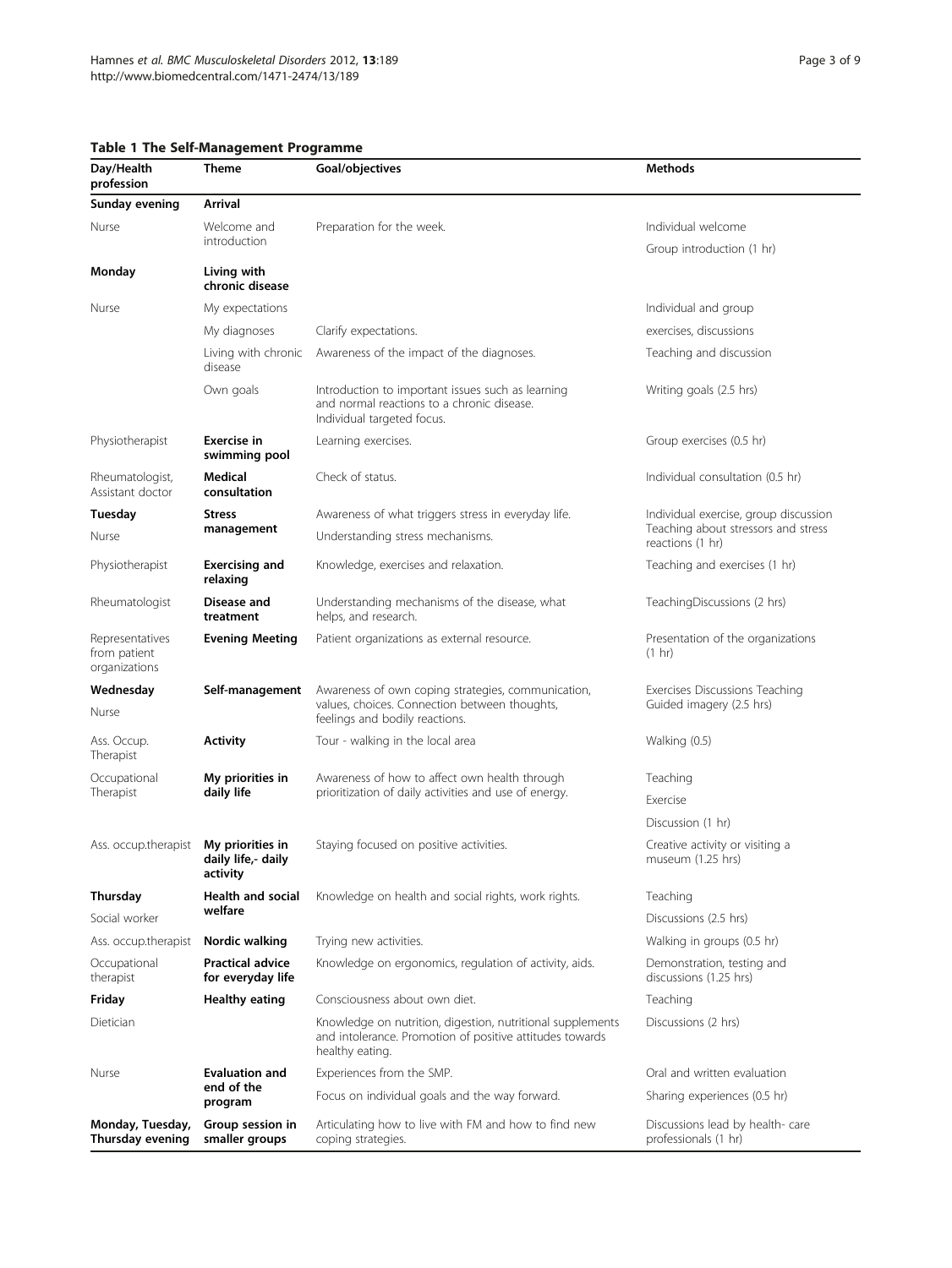### **A**ssessments

#### Primary outcomes

The General Health Questionnaire (GHQ-20) [[26-29\]](#page-7-0) is a 20-item instrument for measuring psychological distress in chronic diseases. The items use a four-point Likert scale ranging from "no distress at all" to "much more distress than usual" and are summated to give a total score from 0 to 60 where 0 is the best possible score indicating no distress. A score of 24 or more is defined as pathological psychological distress [\[30\]](#page-7-0). Evidence of reliability and validity [[28,30](#page-7-0)-[32](#page-7-0)] and responsiveness in Norwegian patients [[28](#page-7-0)] has been demonstrated for this instrument.

The Effective Musculoskeletal Consumer Scale (EC-17) was used to assess patient perception of skills and behaviours that are important for effectively managing, participating in or leading their health care [\[33\]](#page-7-0).

EC-17 is a self-administered instrument with 17 items covering five skill domains: 1) How to use health information, 2) How to clarify priorities, 3) Communication with others, 4) How to negotiate own role and take control and 5) How to decide and take action. The items are summated and converted to produce a score from 0 to 100 where 100 is the best possible score [\[33,34\]](#page-7-0). The instrument has been translated and validated into Norwegian, and the results of a principal component analysis support the unidimensionality of the EC-17 [[35](#page-7-0)].

#### Secondary outcomes

The Arthritis Self-Efficacy scale (ASES) has been developed to measure perceived self-efficacy in people with arthritis, and captures how confident an individual feels in managing symptoms such as pain, functional limitations and emotional issues. It includes three subscales for pain (5 items), functioning (9 items) and other symptoms (6 items). Each item is scored from 10 (very uncertain) to 100 (very certain). Each subscale is scored separately by taking the mean of the subscale items [\[36](#page-7-0)]. ASES has been used in studies of multidisciplinary selfmanagement interventions of patients with FM [\[8](#page-7-0)] and measures different skills and attributes to those of the EC-17 [\[34](#page-7-0)].

The questionnaire included the Fibromyalgia Impact Questionnaire (FIQ) which was developed to measure the health status and the components that are believed to be most affected by FM [\[37\]](#page-7-0). FIQ is a self-administered questionnaire with 10 items, each of which scores 0 to 10. The score for the first item is the mean value of 10 sub-items about physical function. The second item is the number of days "feeling good" and the third item is absence from work. This question has the same modification as the validated Swedish version, where the question on absence from work has been changed from days to percentage [[38](#page-7-0)]. The last seven items are visual analogue scales (VAS) for job ability, pain, fatigue, morning tiredness, stiffness, anxiety and depression. The final score is the total score of the 10 items, from 0 to 100. The average FM patient scores about 50 and the severely affected patient scores 70 or more [[39](#page-8-0)].

The participants completed the first questionnaire when they were included (Baseline 1), before randomisation. The second questionnaire was returned by the participants three weeks before the programme (Baseline 2). The follow-up questionnaire was completed three weeks after the programme. All questionnaires were sent out by mail. If the participants had difficulty with completing the questionnaire, they could call the project leader.

### Additional variables

Demographic variables included age, sex, marital status, years of education, employment status and disease duration (time since diagnosis).

### Sample size

Power calculation was performed on the basis of a GHQ-20 included in a pilot study conducted at the hospital [[35](#page-7-0)]. Based on data from 21 participants with mean 24.1 and SD 11.5 we calculated that a sample size of 73 patients for each group was required. This would detect a difference of 6 points on a scale from 0 to 60 points, with a significance level of 0.05 and a power of 80, and an expected 20 loss to follow-up.

#### Randomisation

Participants were approved for SMP by the Department's Nursing Director and were then sent invitation to participate in the study. Participants who were included in the study were given ID numbers consecutively from 1- 150 and received the first baseline questionnaire. After Baseline 1 assessments, all included participants were randomly allocated to either the treatment group or the control group. Three participants withdrew or were lost to follow-up after Baseline 1 assessments. An independent Director of Economy generated a randomised list, using Excel. An independent non-medical research assistant thereafter linked the ID number with the randomised list number. The participants were informed about group allocation after the randomization. The researcher did not have access to any data before data collection was completed.

## Statistical methods

Frequency distribution, means and standard deviation (SD) were calculated for the demographic data at baseline for control and intervention groups. Demographic data were compared using chi-square tests for categorical variables and a t-test for continuous data.

A multivariate random effects model was applied to assess the association between the effect of the intervention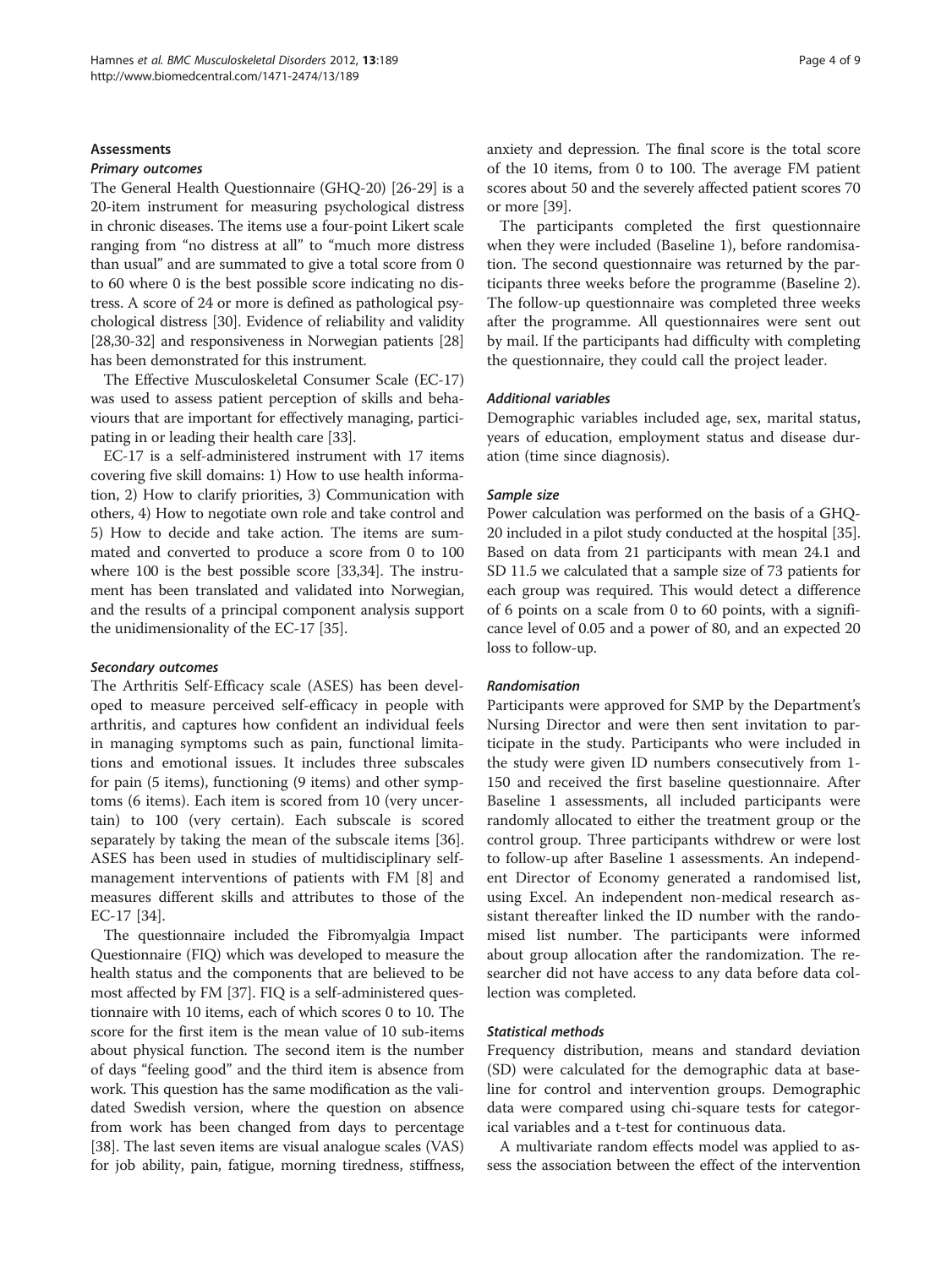on the selected primary and secondary variables at threeweeks follow up. In order to adjust for baseline values and to avoid regression to the mean, the baseline scores were included as a covariate. We calculated the ICC coefficient, version 2.1, in the Fleiss terminology, using a two-way mixed model approach [\[40](#page-8-0)].

In addition we adjusted for gender, education, marital status and currently employed (Yes/No). Significant variables only were included in the final model. To examine perturbation, we used Cook's d and multivariate DfFits statistics as well as Covtracve and Covratio statistics [[41\]](#page-8-0). All p-values equal to or below 0.05 (5) were considered significant. The treatment effect sizes (Cohen's d) were calculated as the adjusted between-group difference in scores divided by the pooled SD of the baseline scores for each variable. The analysis was performed in Statistical Analysis System version 9.1.3 [[42\]](#page-8-0).

## Results

## Characteristics of participants

Of the 230 patients on the waiting list for SMP who were asked to participate in the study, 77 (71 women and 6 men) did not return the questionnaire, (see flow diagram in Figure 1). Of the 153 patients who agreed to participate three were excluded because they had attended another SMP at the hospital. Of the 150 participants who were included in the study one withdrew and two were lost to follow up. Of the remaining 147 participants, comprising, 75 in the intervention group and 72 in the waiting list group, 118 completed the three-week follow-up, 58 (77) in the intervention group and 60 (80) in the control group.

Baseline 1 and 2 scores for the FIQ were about 60 in both groups, and lay between the mean average (50) and severely affected (70) by FM [\[39\]](#page-8-0). There were significant

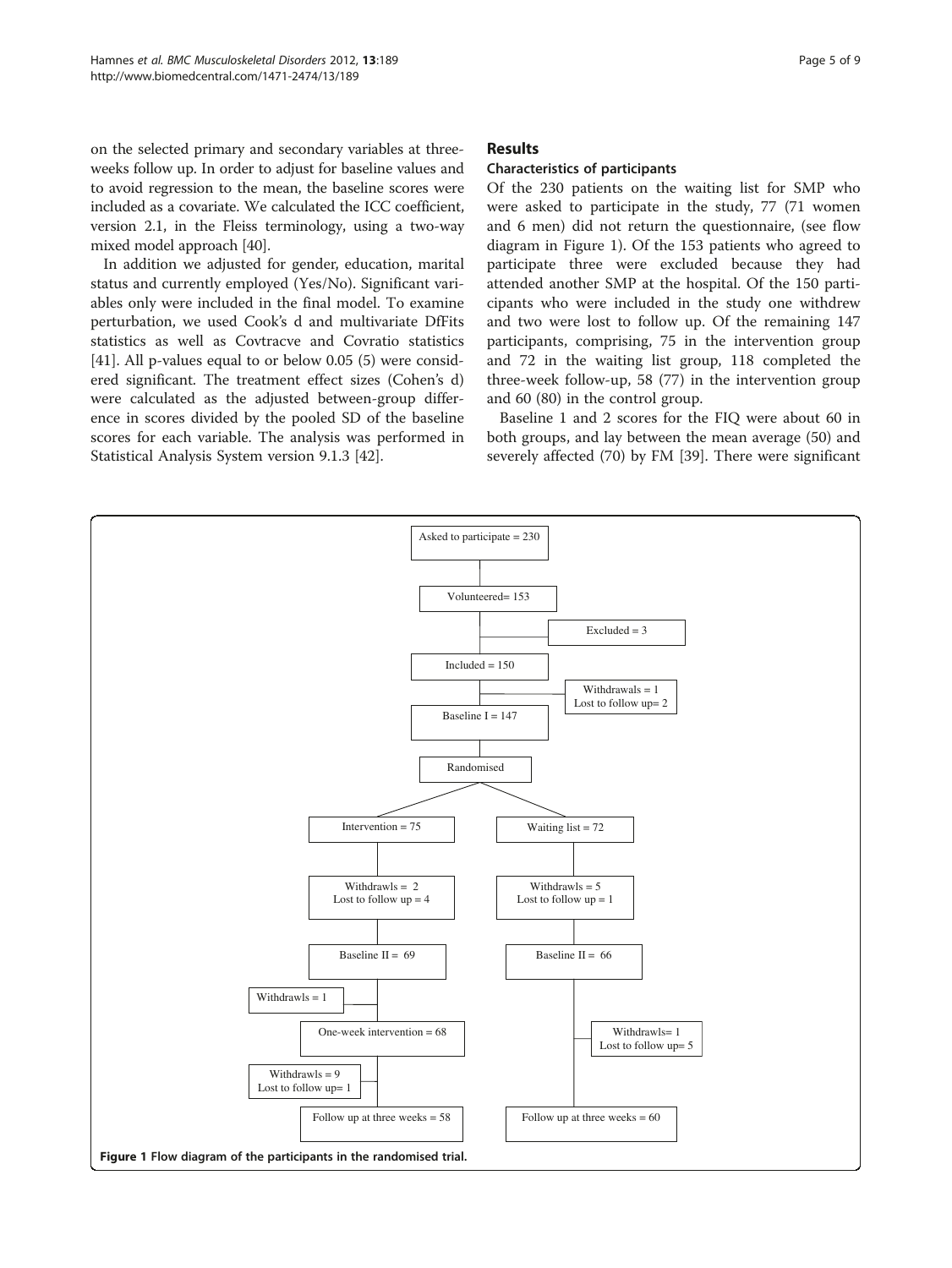differences in gender between the two groups, with six men (8) in the SMP group, and none in the control group  $(p = 0.01)$ . There were no differences in age, disease duration or other socio-demographic variables between the intervention and control group (Table 2). There were no significant correlations between the demographic variables and the total score for GHQ20, EC-17, FIQ and SEAS.

There were no statistical differences between baseline one and two in the intervention or waiting list group. The intra-class correlation (ICC) between Baseline 1 and 2 for GHQ20, ASES, EC-17 and FIQ varied from 0.66 to 0.84. Presented results are based on baseline two (three weeks before SMP) and post-test three weeks after SMP (Table [3\)](#page-6-0).

## Primary outcomes

No statistical differences were seen in the GHQ-20 between the groups ( $p = 0.55$ ), except for a small statistically significant difference between the intervention and control group in the total score of the EC-17 three weeks after SMP, with a mean difference of 4.26 and SD 17.55 ( $p = 0.02$ ) and an effect size of 0.24.

| Table 2 Socio-demographic characteristics for patients |  |
|--------------------------------------------------------|--|
| with FM                                                |  |

| <b>Characteristics</b>                   | (%)        | SMP group No. Control group No.<br>(%) |  |  |
|------------------------------------------|------------|----------------------------------------|--|--|
| Sex                                      |            |                                        |  |  |
| Male                                     | 6(8)       |                                        |  |  |
| Female                                   | 69 (92)    | 72 (100)                               |  |  |
| Age (years)                              |            |                                        |  |  |
| Mean (SD)                                | 45.4 (9.4) | 49.7 (4.0)                             |  |  |
| Marital status                           |            |                                        |  |  |
| Single                                   | 5          | 5                                      |  |  |
| Cohabitant                               | 11         | 17                                     |  |  |
| Married                                  | 45         | 36                                     |  |  |
| Divorced                                 | 13         | 13                                     |  |  |
| Widow                                    | 1          | 1                                      |  |  |
| Education $\leq$ 12 years                | 57 (76.0)  | 57 (79)                                |  |  |
| Employment status                        |            |                                        |  |  |
| Employed                                 | 21(28.0)   | 21 (29.2)                              |  |  |
| Not working/retired                      | 1(1.3)     | 1(1.4)                                 |  |  |
| Sick leave                               | 17(22.7)   | 20 (27.8)                              |  |  |
| Disability pension                       | 36 (48.0)  | 29 (40.3)                              |  |  |
| Student                                  |            | 1(1.4)                                 |  |  |
| Duration of disease (years) Mean<br>(SD) | 7.03(7.21) | 6.13(6.53)                             |  |  |
| Total                                    | 75         | 72                                     |  |  |

### Secondary outcomes

There were no significant differences in SEAS and FIQ between the intervention and control group three weeks after the SMP.

## **Discussion**

In this randomised controlled study, the main results showed no statistically significant differences between the intervention group and the waiting list group three weeks after completion of a one week SMP in psychological distress, functional and symptomatic consequences of FM and self-efficacy. There was, however, a small short-term beneficial effect on skills and behaviours which are important for effectively managing, participating in and leading one's own health care (EC-17).

In our study, the participants had a high level of distress without achieving reduced level of distress three weeks after intervention. A review of cognitive-behavioural therapies and exercise programmes over 5-24 weeks for patients with fibromyalgia, reveals that participants who are characterized by high levels of distress seem to benefit most from non-pharmacological interventions [[43](#page-8-0)]. Thus, the role of distress as a mediator of effect is warranted for further investigation.

In a qualitative study exploring participants' expectations prior to participation in the SMP, participants stated that they expected the SMP to empower them to take more responsibility for their own health and selfcare [\[15](#page-7-0)]. These expectations are in line with the learning objectives of the SMP, which are to enable participants to be responsible and manage disease and daily life. The results in the present study, showing a small effect on coping skills and behaviours of an 'effective consumer', may indicate that participants are more aware of their own responsibility. This is important in a changing healthcare system that expects patients to be more active and responsible for managing their disease and healthcare [[33\]](#page-7-0).

Assessed on the basis of the didactic relations model [[18](#page-7-0),[19](#page-7-0)], the lack of effect on distress, self-efficacy and functional consequences may have many explanations. It may be due to factors relevant to the participants' learning abilities such as age, education, motivation and the disease and its consequences. As the participants applied to take part in the SMP, it can, however, be assumed that they are motivated. Lack of effect may also be due to the content and contextual factors such as professionals' skills or the organisation of the programme [\[18,19\]](#page-7-0). Also, a one week programme may be too intensive or the content may not be in accordance with participants' needs. In other studies evaluating the effect of SMPs, the interventions are organised in shorter sessions over a longer period of time, which position the participants in a process where changes in knowledge, attitudes and behaviour can take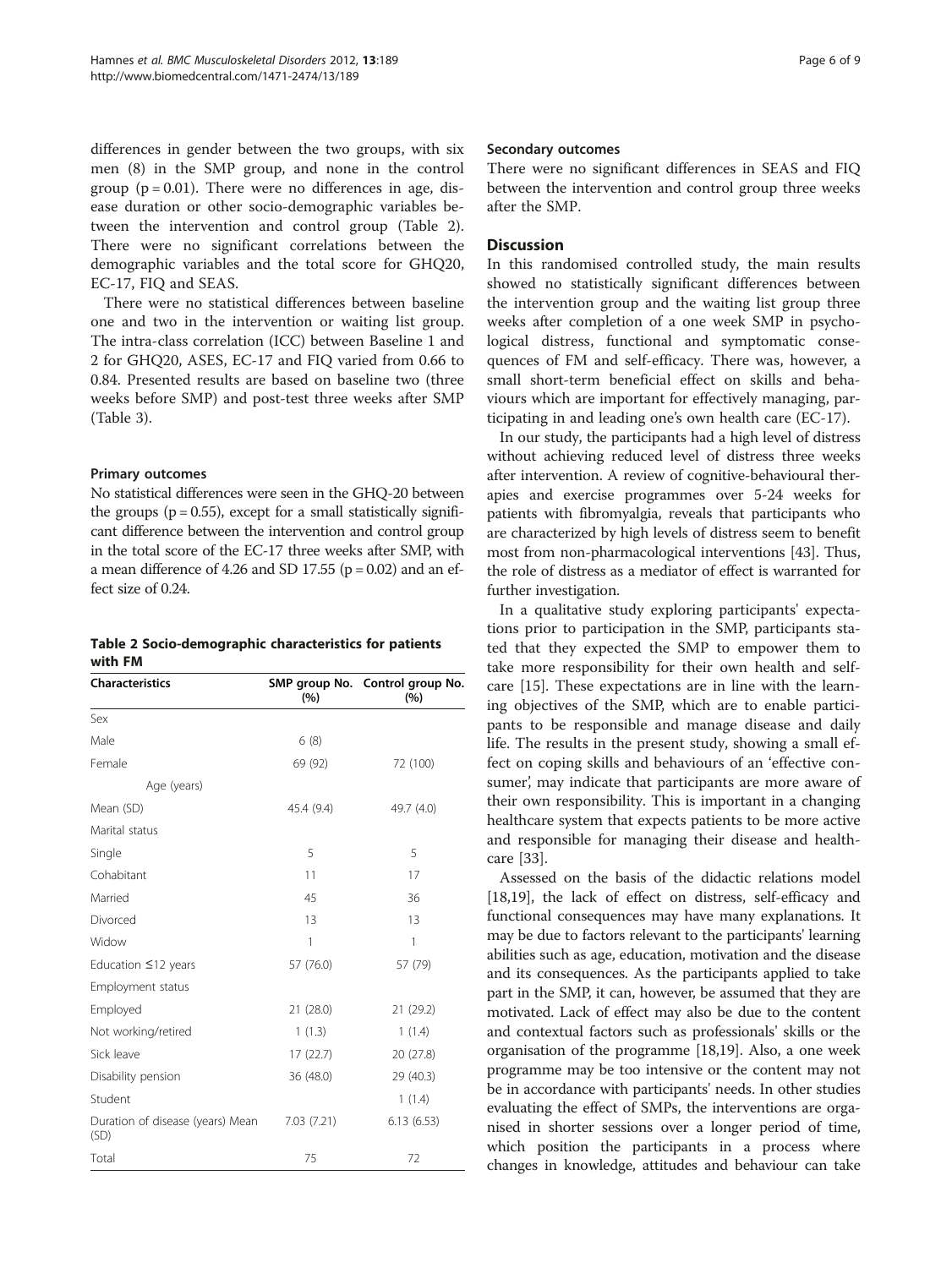|                                                                                    | SMP group         | Control group     | Treatment effect (95 CI) | P value | <b>Effect size</b> |
|------------------------------------------------------------------------------------|-------------------|-------------------|--------------------------|---------|--------------------|
| <b>Primary outcomes:</b>                                                           |                   |                   |                          |         |                    |
| Psychological distress (GHQ20) (0 - 60, 0 = no distress)                           | 0.552             |                   |                          |         |                    |
| Baseline                                                                           | 27.0 (11.0-57.2)  | 26.4 (10.0-50.2)  |                          |         |                    |
| Post-treatment                                                                     | 25.0 (6.0-49.1)   | 24.6 (10.0-57.2)  | $0.96$ (-2.2 to 4.1)     |         | 0.10               |
| Effective Musculoskeletal Consumer Scale (EC-17) (0 -100, 0 = never, 100 = always) | 0.016             |                   |                          |         |                    |
| Baseline                                                                           | 57.5 (22.1-88.2)  | 54.3 (0.0-86.8)   |                          |         |                    |
| Post-treatment                                                                     | 63.0 (36.8-97.1)  | 56.8 (1.5-100)    | 4.26 (0.8 to 7.7)        |         | 0.24               |
| Secondary outcomes:                                                                |                   |                   |                          |         |                    |
| Self-efficacy pain (10 - 100, 100 = high SE)                                       |                   |                   |                          | 0.387   |                    |
| Baseline                                                                           | 50.6 (18.0-82.0)  | 51.4 (10.0-98.0)  |                          |         |                    |
| Post-treatment                                                                     | 54.8 (16.0-94.0)  | 52.3 (10.0-82.0)  | $-1.83$ ( $-6.0$ to 2.3) |         | 0.12               |
| Self-efficacy symptoms (10 - 100, 100 = high SE)                                   |                   | 0.189             |                          |         |                    |
| Baseline                                                                           | 57.8 (20.0-93.3)  | 57.7 (11.7-86.7)  |                          |         |                    |
| Post-treatment                                                                     | 61.4 (35.0-91.7)  | 57.9 (23.3-90.0)  | $2.63$ (-1.3 to 6.6)     |         | 0.20               |
| Self-efficacy function (10-100, 100 = high SE)                                     |                   | 0.556             |                          |         |                    |
| Baseline                                                                           | 77.9 (22.2-100.0) | 74.7 (18.9-100.0) |                          |         |                    |
| Post-treatment                                                                     | 77.9 (32.2-100.0) | 72.8 (16.7-100.0) | $1.02$ (-2.4 to 4.4)     |         | 0.06               |
| Fibromyalgia Impact Questionnaire (0-10, 0 = low impact)                           | 0.265             |                   |                          |         |                    |
| Baseline                                                                           | 59.0 (16.1-89.6)  | 59.7 (23.9-92.5)  |                          |         |                    |
| Post-treatment                                                                     | 55.9 (7.0-90.5)   | 61.0 (23.2-93.2)  | $-2.76$ ( $-7.7$ to 2.1) |         | 0.15               |

<span id="page-6-0"></span>

|                 |  |  |  |  | Table 3 Mean (95% CI) scores and treatment effect (differences between baseline and post-treatment, 3 weeks after |  |
|-----------------|--|--|--|--|-------------------------------------------------------------------------------------------------------------------|--|
| intervention) * |  |  |  |  |                                                                                                                   |  |

\*Adjusted for gender, education, marital status and currently employed (Yes/No).

§Effect sizes were calculated between-group difference divided by the pooled SD of the baseline scores.

(<0.2 trivial; 0.2-0.49, small, 0.5-0.79, moderate, ≥80, large).

GHQ20, General Health Questionnaire, SMP, Self-management programme.

place throughout the entire programme [[8,](#page-7-0)[44](#page-8-0)]. Teaching methods such as imparting information, counselling, exercises and exchange of experiences may contribute to the lack of effect [[18,19\]](#page-7-0). In the qualitative study participants expected the SMP to facilitate acceptance, help them gain new knowledge and to be a forum in which to share their experiences. Participants who were employed assumed that participation in the SMP could help to ensure that they would continue in their jobs [[15](#page-7-0)]. These are topics that are not currently prominent in the programme except the sharing of experiences. The didactic model also includes the choice of evaluation instruments and the suitability of the timing of the evaluation [\[18,19\]](#page-7-0).

As far as we know, this is the first time the EC-17 is used as an outcome measure in the evaluation of a selfmanagement intervention. The results confirm the findings in our previous validation study that the instrument can detect changes in the characteristics and skills necessary to be an active and participatory user of health services shortly after the intervention [[35\]](#page-7-0).

The present study has several limitations. One is that the participants were aware of their group allocation when they answered the questionnaires before the SMP

(Baseline 2). However, there were no detectable differences within or between the groups at baseline 1 and 2, indicating that this knowledge had little impact on the completion of the questionnaires.

There are also limitations in the generalisability of the effect of this programme to other patients with FM. As the participants choose themselves to apply for participation in the SMP, they were also probably highly motivated to learn about how to cope with their illness and daily life.

Norway is a long and sparsely-populated country. Organizing the SMP as a one week intensive programme therefore makes it easier for patients who do not live close to the hospital to participate. Spending a whole week together can also give the participants more time for reflection, talks and discussions that can facilitate the learning process. The one week SMP should therefore be tested in a new study, which evaluates both the short term and long term (12 months or more) effects [[12](#page-7-0)]. Before conducting a new study the programme should be reviewed on the basis of the didactic relations model of Hiim and Hippe [[18](#page-7-0),[19](#page-7-0)], and additional topics described by participants in the qualitative study should be included [\[15](#page-7-0)].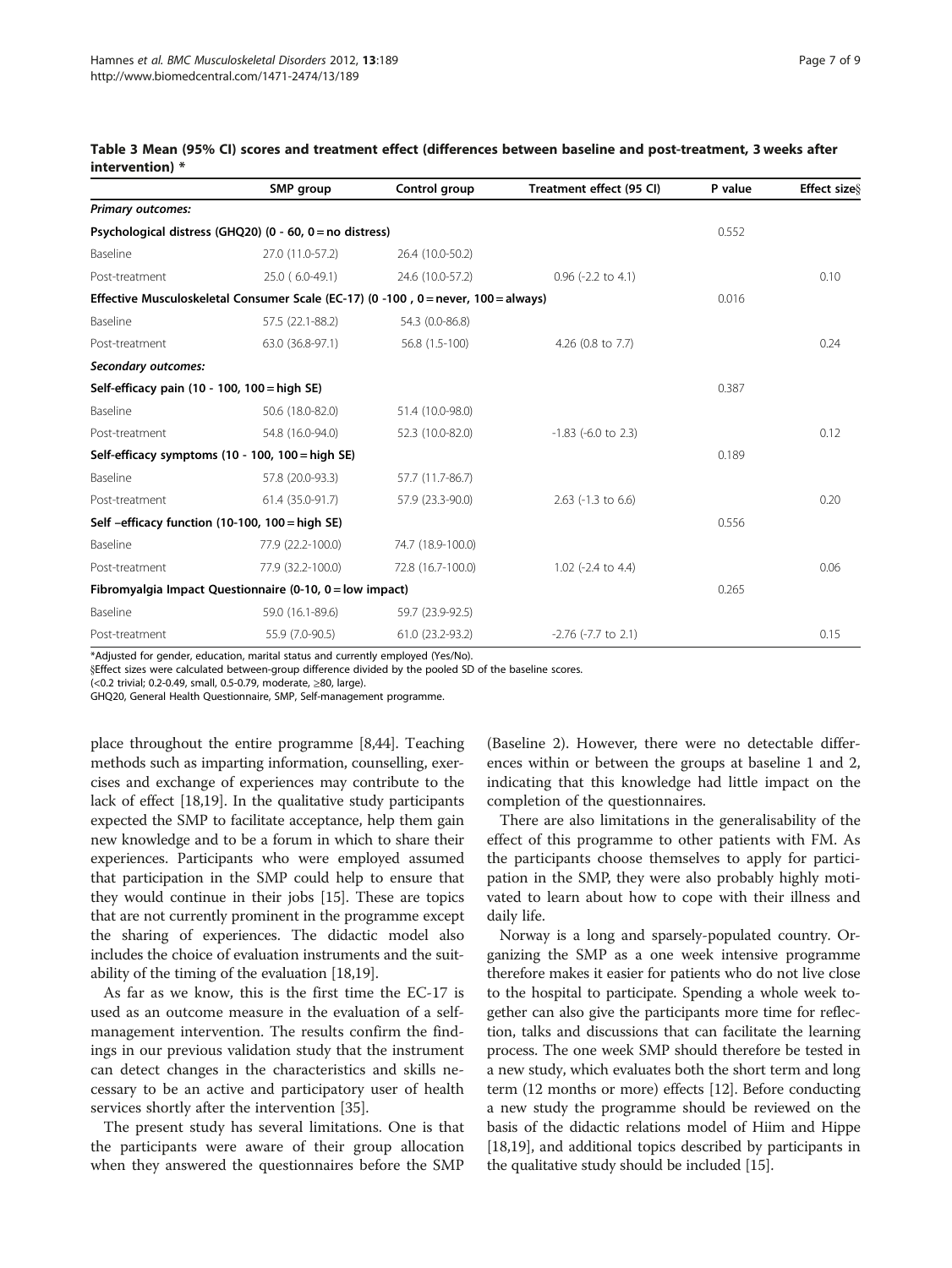## <span id="page-7-0"></span>Conclusions

This study shows that in patients with FM, the SMP had no effect on psychological distress, functional and symptomatic consequences and self-efficacy, except for a small short-term effect on skills and behaviour that are important for managing and participating in health care (EC-17).

#### Competing interests

The authors declare that they have no competing interests.

#### Authors' contributions

BH contributed to the study design, data collection, analysis and interpretation and writing of the manuscript; IK and KBH contributed to the study design, data analysis and interpretation and writing the manuscript; PM contributed to the data analysis and interpretation and writing of the manuscript. All authors approved the final version of the manuscript.

#### Acknowledgements

The study was funded by the Hospital for Rheumatic Diseases, Lillehammer, Norway.

The study was also supported by: Norwegian Fibromyalgia Association, Norwegian Rheumatism Association, The Norwegian Nurses Organisation and Per Ryghs Legacy, University of Oslo, Norway.

#### Author details

<sup>1</sup>Hospital for Rheumatic Diseases, Lillehammer, Norway. <sup>2</sup>National Resource Centre for Rehabilitation in Rheumatology, Department of Rheumatology, Diakonhjemmet Hospital, Oslo, Norway. <sup>3</sup>Department of Health Sciences, Institute of Health and Society, University of Oslo, Oslo, Norway.

#### Received: 27 January 2012 Accepted: 18 September 2012 Published: 26 September 2012

#### References

- 1. Hauser W, Eich W, Herrmann M, Nutzinger DO, Schiltenwolf M, Henningsen P: Fibromyalgia syndrome: classification, diagnosis, and treatment. Dtsch Arztebl Int 2009, 106:383–391.
- 2. Hoffman DL, Dukes EM: The health status burden of people with fibromyalgia: a review of studies that assessed health status with the SF-36 or the SF-12. Int J Clin Pract 2008, 62:115–126.
- Lempp HK, Hatch SL, Carville SF, Choy EH: Patients' experiences of living with and receiving treatment for fibromyalgia syndrome: a qualitative study. BMC Musculoskelet Disord 2009, 10:124.
- Kool MB, van MH, Boeije HR, Geenen R: Understanding the lack of understanding: invalidation from the perspective of the patient with fibromyalgia. Arthritis Rheum 2009, 61:1650–1656.
- 5. Album D, Westin S: Do diseases have a prestige hierarchy? A survey among physicians and medical students. Soc Sci Med 2008, 66:182–188.
- 6. Carville SF, Arendt-Nielsen S, Bliddal H, Blotman F, Branco JC, Buskila D, et al: EULAR evidence-based recommendations for the management of fibromyalgia syndrome. Ann Rheum Dis 2008, 67(4):536–541.
- 7. Adams N, Sim J: Rehabilitation approaches in fibromyalgia. Disabil Rehabil 2005, 27:711–723.
- 8. Burckhardt CS: Multidisciplinary approaches for management of fibromyalgia. Curr Pharm Des 2006, 12:59–66.
- 9. Goldenberg DL: Multidisciplinary modalities in the treatment of fibromyalgia. J Clin Psychiatry 2008, 69(Suppl 2):30-34.
- 10. Goldenberg DL, Burckhardt C, Crofford L: Management of fibromyalgia syndrome. JAMA 2004, 292:2388–2395.
- 11. Barlow J, Wright C, Sheasby J, Turner A, Hainsworth J: Self-management approaches for people with chronic conditions: a review. Patient Educ Couns 2002, 48:177–187.
- 12. Iversen MD, Hammond A, Betteridge N: Self-management of rheumatic diseases: state of the art and future perspectives. Ann Rheum Dis 2010, 69:955–963.
- 13. Haugli L, Steen E, Laerum E, Nygard R, Finset A: Learning to have less pain is it possible? A one-year follow-up study of the effects of a personal

construct group learning programme on patients with chronic musculoskeletal pain. Patient Educ Couns 2001, 45:111–118.

- 14. Zangi HA, Finset A, Steen E, Mowinkel P, Hagen KB: The effects of a vitality training programme on psychological distress in patients with inflammatory rheumatic diseases and fibromyalgia: a 1-year follow-up. Scand J Rheumatol 2009, 38:231–232.
- 15. Hamnes B, Hauge MI, Kjeken I, Hagen KB: 'I have come here to learn how to cope with my illness, not to be cured': A qualitative study of patient expectations prior to a one-week self-management programme. Musculoskeletal Care 2011, 9:200–210.
- 16. Wolfe F, Smythe HA, Yunus MB, Bennett RM, Bombardier C, Goldenberg DL, et al: The American College of Rheumatology 1990 criteria for the Classification of fibromyalgia. Report of the multicenter criteria committee. Arthritis Rheum 1990, 33:160–172.
- 17. Craig P, Dieppe P, Macintyre S, Michie S, Nazareth I, Petticrew M: Developing and evaluating complex interventions: the new medical research council guidance. BMJ 2008, 337:a1655.
- 18. Hiim H, Hippe E: Undervisningsplanlegging for yrkeslærere. Oslo, Norge: Gyldendal Akademiske; 1989.
- 19. Hiim H: A strategy for practice-based education and research. In The quality of practitioner research: reflections on the position of the researcher and the researched. Edited by Ponte P, Smith B. Rotterdam: Sense Publishers; 2007.
- 20. Burckhardt CS: Educating patients: self-management approaches. Disabil Rehabil 2005, 27:703–709.
- 21. Bandura A: Self-efficacy, The Exercise of Control. New York: W.H. Freeman and Company; 1997.
- 22. Lazarus RS: Coping with the stress of illness. WHO Reg Publ Eur Ser 1992, 44:11–31.
- 23. Feste C, Anderson RM: Empowerment: from philosophy to practice. Patient Educ Couns 1995, 26:139–144.
- 24. Shearer NB: Health empowerment theory as a guide for practice. Geriatr Nurs 2009, 30:4–10.
- 25. Tang TS, Funnell MM, Brown MB, Kurlander JE: Self-management support in "real-world" settings: an empowerment-based intervention. Patient Educ Couns 2010, 79:178–184.
- 26. Benjamin S, Morris S, McBeth J, Macfarlane GJ, Silman AJ: The association between chronic widespread pain and mental disorder: a populationbased study. Arthritis Rheum 2000, 43:561–567.
- 27. Finset A, Anke AW, Hofft E, Roaldsen KS, Pillgram-Larsen J, Stanghelle JK: Cognitive performance in multiple trauma patients 3 years after injury. Psychosom Med 1999, 61:576–583.
- 28. Malt UF, Mogstad TE, Refnin IB: [Goldberg's General Health Questionnaire]. Tidsskr Nor Laegeforen 1989, 109:1391–1394.
- 29. Pembroke TP, Rasul F, Hart CL, Davey SG, Stansfeld SA: Psychological distress and chronic obstructive pulmonary disease in the Renfrew and Paisley [MIDSPAN) study. J Epidemiol Community Health 2006, 60:789-792.
- 30. Malt UF: The validity of the general health questionnaire in a sample of accidentally injured adults. Acta Psychiatr Scand Suppl 1989, 355:103–112.
- 31. Goldberg D, Williams P: A user's guide to the General Health Questionnaire. 1- 129. Winsor (UK): NFER-Nelson Publishing Compan; 1988. Ref Type: Report.
- 32. McDowell I: Psychological well-being. In Measuring Health. A guide to Rating Scales and Questionnaires. 3rd edition. New York: Oxford University Press; 2006:206–272.
- 33. Kristjansson E, Tugwell PS, Wilson AJ, Brooks PM, Driedger SM, Gallois C, et al: Development of the effective musculoskeletal consumer scale. J Rheumatol 2007, 34:1392–1400.
- Santesso N, Rader T, Wells GA, O'Connor AM, Brooks PM, Driedger M, et al: Responsiveness of the effective consumer scale (EC-17). J Rheumatol 2009, 36:2087–2091.
- 35. Hamnes B, Garratt A, Kjeken I, Kristjansson E, Hagen KB: Translation, data quality, reliability, validity and responsiveness of the Norwegian version of the effective musculoskeletal consumer scale (EC-17). BMC Musculoskelet Disord 2010, 11:21.
- 36. Lorig K, Chastain RL, Ung E, Shoor S, Holman HR: Development and evaluation of a scale to measure perceived self-efficacy in people with arthritis. Arthritis Rheum 1989, 32:37–44.
- 37. Burckhardt CS, Clark SR, Bennett RM: The fibromyalgia impact questionnaire: development and validation. J Rheumatol 1991, 18:728-733.
- 38. Hedin PJ, Hamne M, Burckhardt CS, Engstrom-Laurent A: The Fibromyalgia Impact Questionnaire, a Swedish translation of a new tool for evaluation of the fibromyalgia patient. Scand J Rheumatol 1995, 24:69-75.